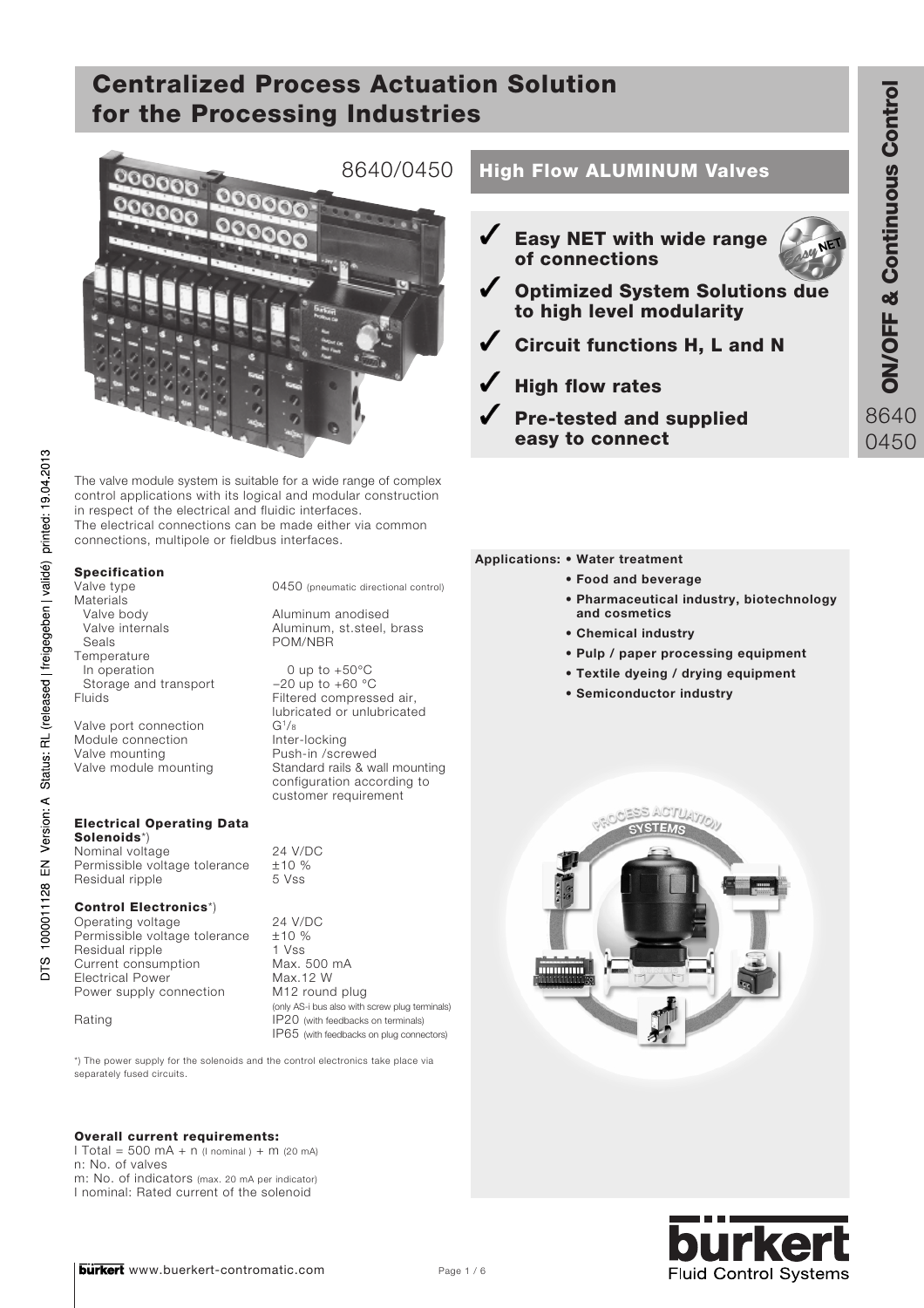### **Technical Data**

#### **Function H**

5/2 way valve, servoassisted, in de-energized position port 2 pressurized and port 4 exhausted. Different returns incl. impulse valve



#### **Function L**

5/3 way valve, servoassisted, in middle position all ports locked



5/3 way valve, servoassisted, in middle position ports 2 and 4 exhausted





#### **Valve Characteristics**

| Circuit function | Flow rate | Pressure range | Rated current  | Reset      | Response times |         | Item-No.  |
|------------------|-----------|----------------|----------------|------------|----------------|---------|-----------|
|                  |           |                |                |            | opening        | closing |           |
|                  | [1/min]   | [bar]          | [W]            |            | [ms]           | [ms]    |           |
| H (5/2)          | 750       | $2 -$<br>8     |                | air spring | 19             | 25      | 194 274 X |
| H (5/2)          | 750       | $2 - 8$        |                | spring     | 17             | 27      | 194 275 Y |
| H(5/2)           | 750       | $2 -$<br>- 8   |                | impulse*   | 16             | 16      | 194 276 Z |
| H (5/2)          | 750       | $2 - 10$       | $\overline{2}$ | air spring | 19             | 25      | 194 279 C |
| H (5/2)          | 750       | $2 - 10$       | $\overline{2}$ | spring     | 17             | 27      | 194 280 S |
| H (5/2)          | 750       | $2 - 10$       | $\overline{2}$ | impulse*   | 16             | 16      | 194 281 P |
| (5/3)            | 650       | $2 - 8$        |                | spring*    | 16             | 37      | 194 277 S |
| (5/3)            | 650       | $2 - 10$       | $\overline{2}$ | spring*    | 16             | 37      | 194 282 Q |
| N(5/3)           | 650       | $2 - 8$        |                | spring*    | 16             | 37      | 194 278 B |
| N(5/3)           | 650       | $2 - 10$       | 2              | spring*    | 16             | 37      | 194 283 R |

<sup>t</sup> valves have double mounting dimensions (36 mm wide)

### **Dimensions [mm] 0450**



### **Pneumatic Modules 0450**

| Number of valves | Item-No.  |
|------------------|-----------|
| 4                | 194 256 V |
| 6                | 194 264 V |
| 8                | 194 265 W |
| 10               | 194 266 X |
| 12               | 194 267 Y |
| 14               | 194 268 H |
| 16               | 194 269 A |
| 18               | 194 270 F |
| 20               | 194 271 U |
| 22               | 194 272 V |
| 24               | 194 273 W |
| Blind cover*     | 194 379 G |

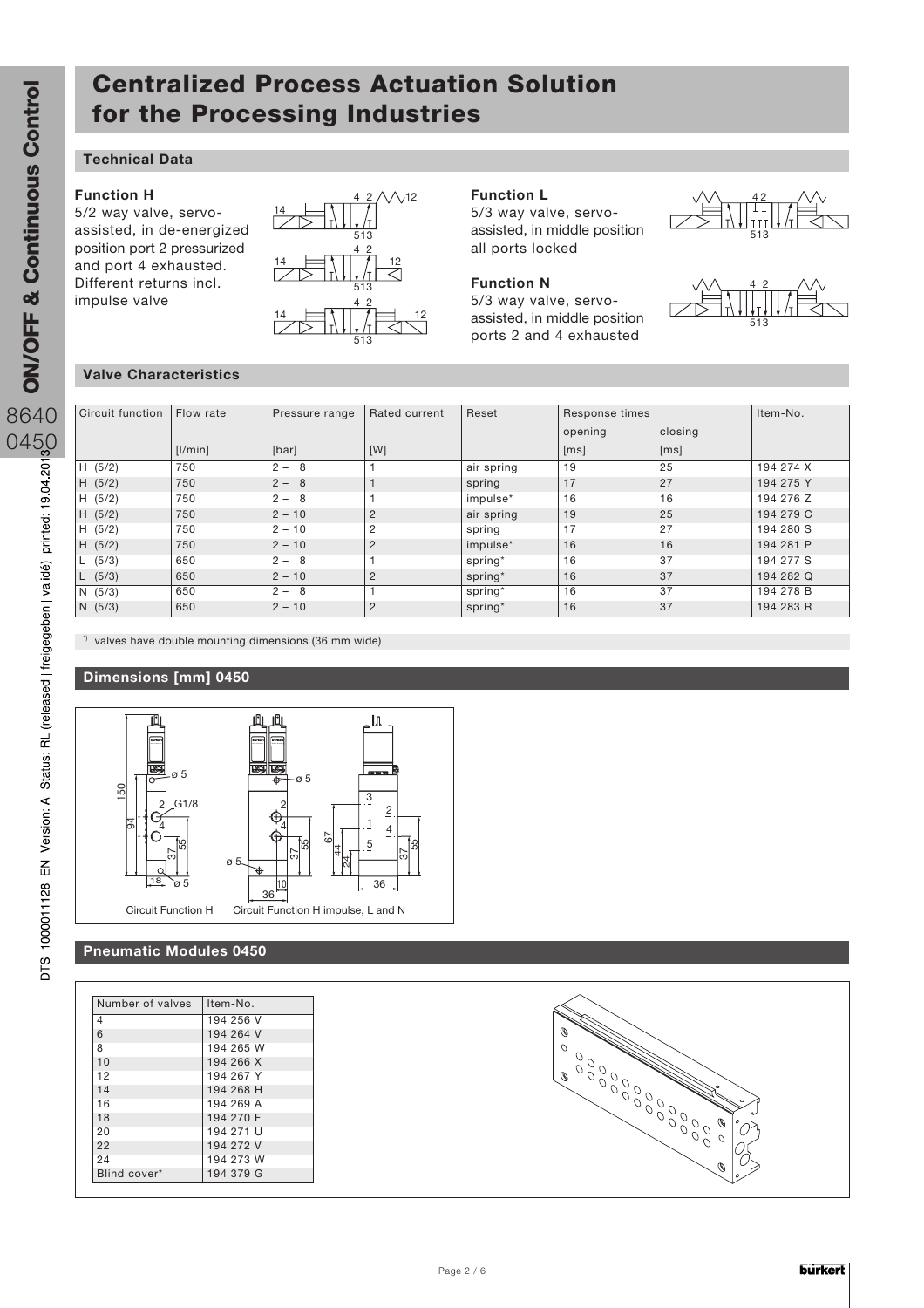## ON/OFF & Continuous Contr Centralized Process Actuation Solution **ON/OFF & Continuous Control** for the Processing Industries 8640 0450 **Modules with Integrated Plugs to Valve Connection** Electrical Basic Module, Standard Version Max. 2, 5 or 6 valves Rating IP 65 Electrical Basic Module with External Override Max. 2, 5 or 6 valves Rating IP 20 Plugable terminals Electrical Basic Module with Manual Override Max. 2 or 5 valves Rating IP 20 3-Way lockable switch Electrical Basic Module, Common Connection Max. 2 or 5 valves Rating IP 20 Screw terminals Electrical Basic Module for Impulse Valves Max. 2, 5 or 6 inputs Rating IP 20 Module with 4 Outputs 24 V/DC Power consumption Max. 12 W per output Electr. connections M12 round plug (supply) M8 round plug (outputs) Rating IP 65 Module with Plug Connection for Feedback/Initiators Max. 4, 10 or 12 inputs Rating IP 65 M8 round plug version Module with Clamp Connection for Feedback/Initiators Max. 4, 10 or 12 inputs Rating IP 20 Plugable terminals **Modules for Position Feedback**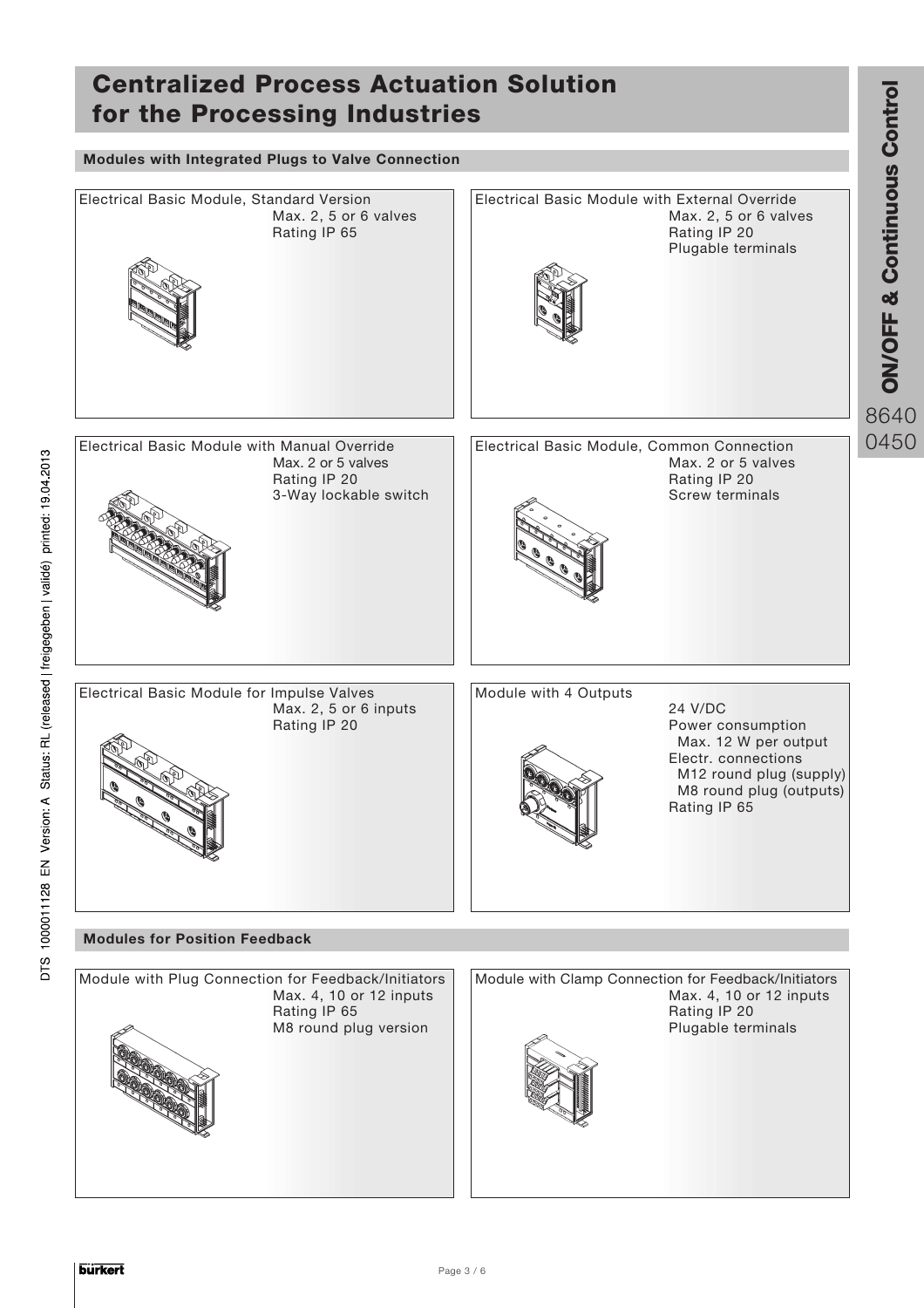### **Fieldbus Modules**

ON/OFF & Continuous Control

DTS 1000011128 EN Version: A Status: RL (released | freigegeben | validé) printed: 19.04.201

**ON/OFF & Continuous Control** 

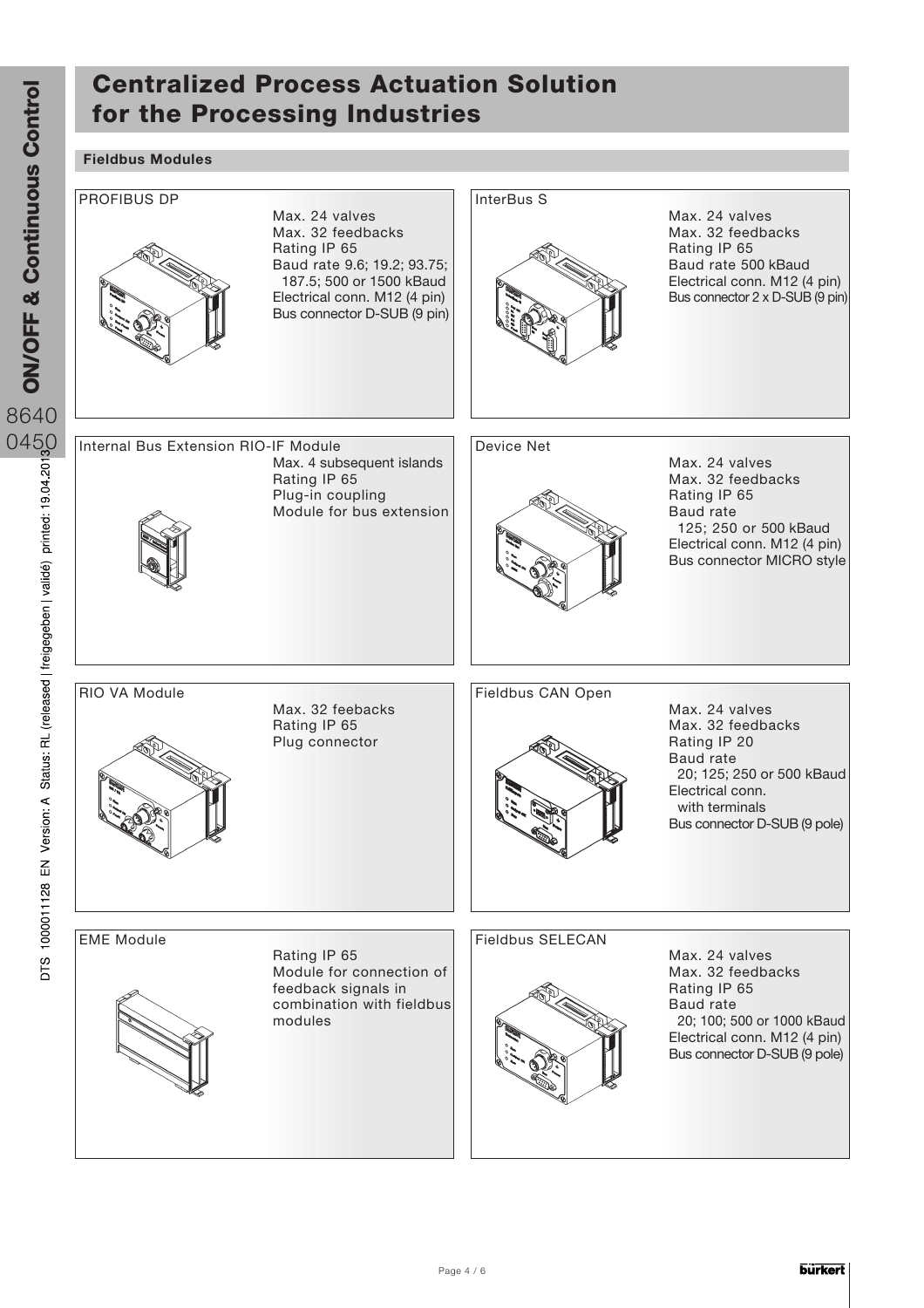

ON/OFF & Continuous Contr

8640 0450

ठ

**Common Connection for Single Connection of Valves**



### **Multipole Modules for Single Connection of Valves and Feedbacks**